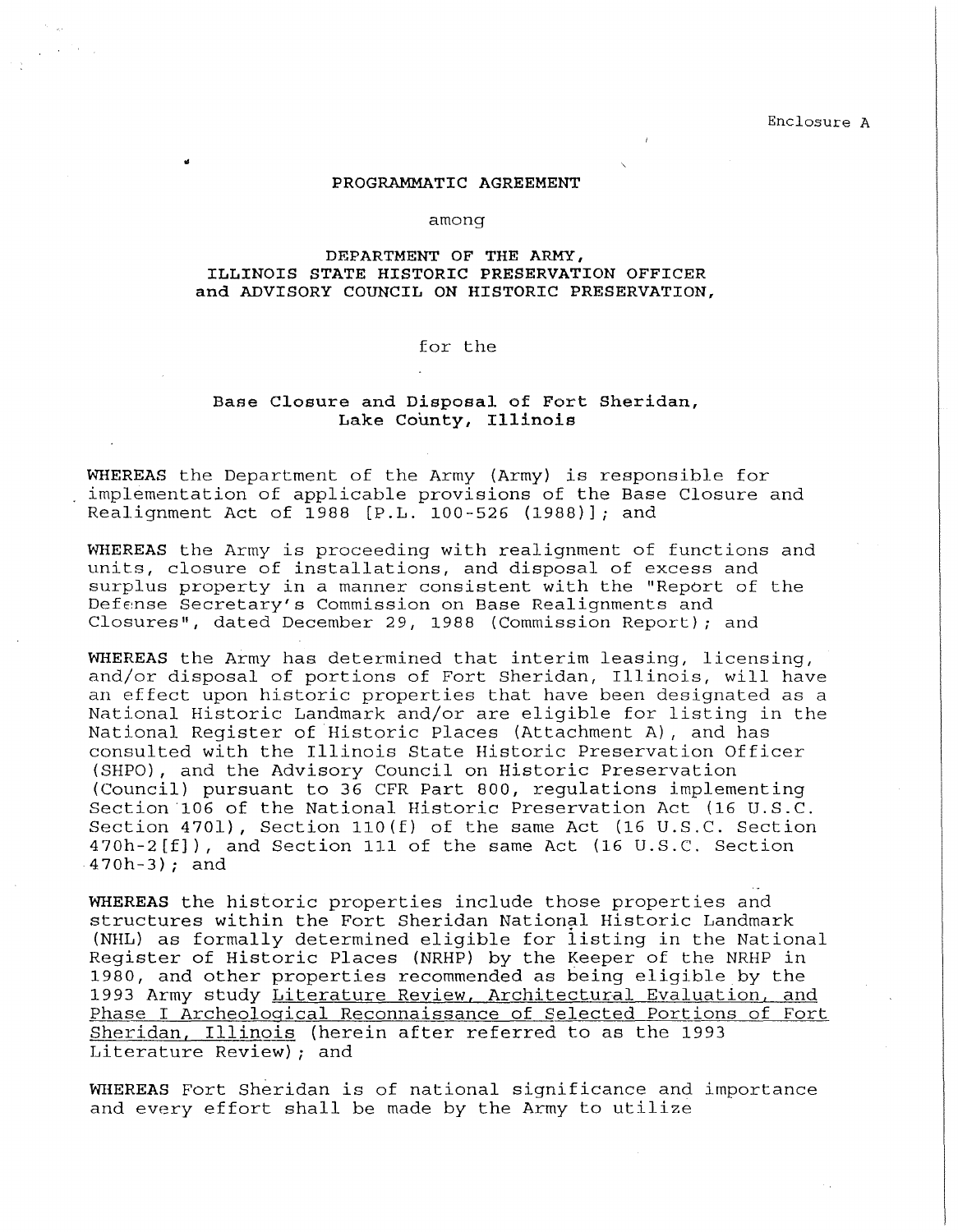preservation covenants during the disposal process in order to preserve its overall character and integrity; and

**WHEREAS** interested members of the public, including the Fort Sheridan Joint Planning Committee (JPC), the Department of the Navy, (Navy), and the Landmarks Preservation Council of Illinois through public hearings, consultation meetings, and other means, have been provided opportunity to comment on the effects this Base Closure action may have on historic properties at Fort Sheridan; and

**WHEREAS** the Landmarks Preservation Council of Illinois (LPCI) has accepted the responsibility of communicating the Section 106 process governed by this agreement with other interested groups and individuals and to represent their concerns and interests, the LPCI is included as a concurring party to this document; and

**WHEREAS** it has been agreed that the Fort Sheridan Joint Planning Committee shall represent the interests of the County of Lake and cities of Lake Forest, Highwood, and Highland Park, Illinois, and .shall be a concurring party to this document; and

**NOW, THEREFORE,** the Army, the SHPO, and the Council agree that the undertaking shall be implemented in accordance with the following stipulations to take into account the effect of the undertaking on the historic properties.

STIPULATIONS - The Army will ensure that the following measures are carried out:

## 1. **Identification and Evaluation**

 $\mathcal{F}_{\alpha\beta}$  .

The Army will be responsible for conducting the following studies as described in the following subsections A through C.

A. The Army, based upon comments received from the Illinois SHPO, the Council, the National Park Service, and other interested parties, will revise the 1993 Literature Review to include the following:

1) A more complete description of the historical significance of the existing NHL district, to include the original NHL nomination form as a report appendix.

2) Additional information on the role of Fort Sheridan in U.S. military post evolution and changes affected upon this facility as a consequence of World War II.

3) A reevaluation of the Fort Sheridan historic landscapes to determine if O.C. Simmons actually played a role in their design and if he considered the ravines and bluffs to be integral parts of the designed landscape.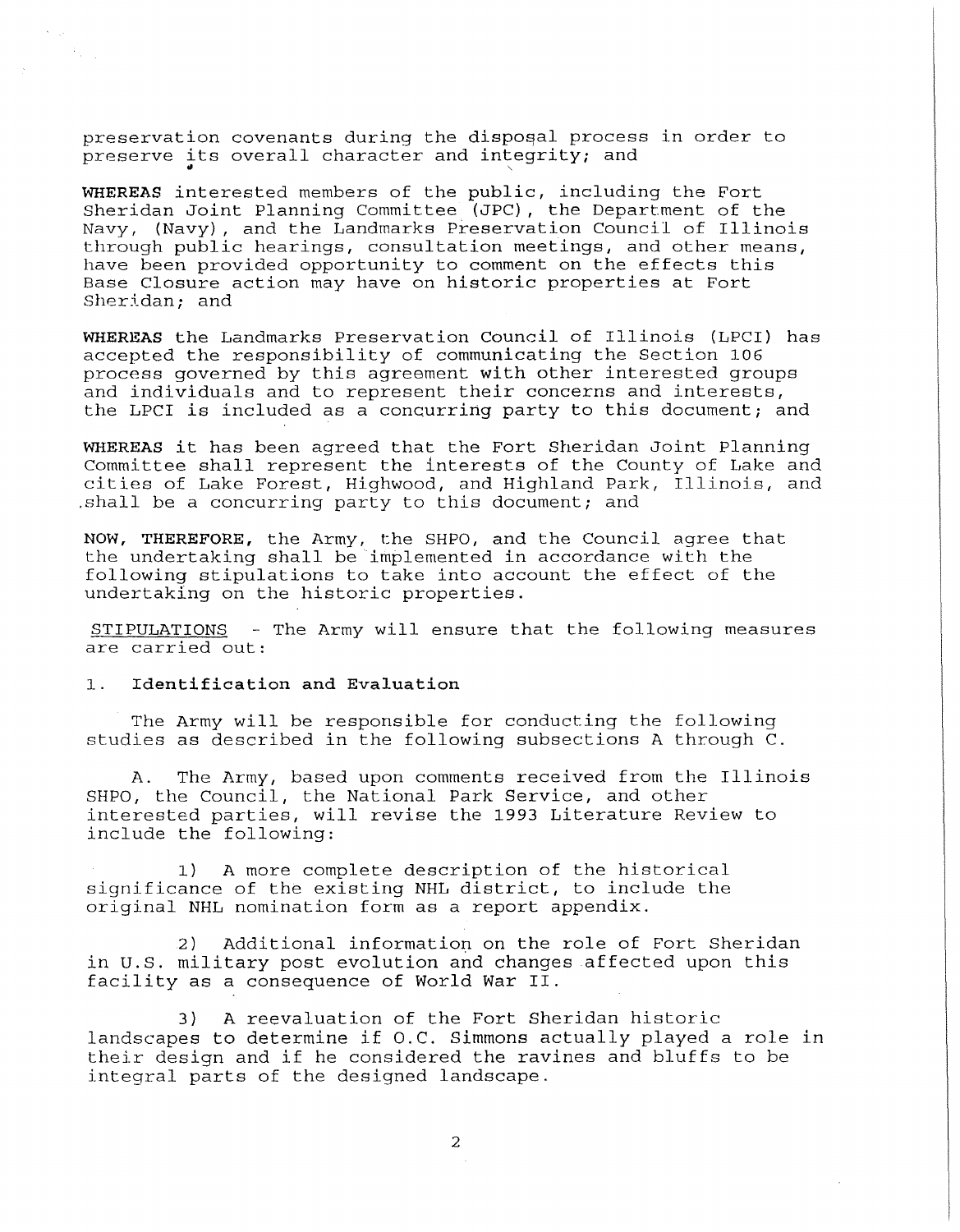4) The results of an archeological reconnaissance of an additional 14 hectares (ca. 34.6 acres) at Fort Sheridan recommended for investigation by the 1993 Literature Review.

5) Revised maps at a smaller scale to make it easier to identify building numbers.

The Army will conduct a separate archival study to determine if possible: 1) the role of and structures associated with the African American Women's Army Corps (W.A.C.) troops stationed at Fort Sheridan during World War II; and 2) whether survivors of the Wounded Knee Massacre were incarcerated at Fort<br>Sheridan in the 1890s, and if so, where. The Army will consult Sheridan in the 1890s, and if so, where. with the SHPO and identify additional properties that will be considered eligible for the NRHP for Section 106 purposes. The considered eligible for the NRHP for Section 106 purposes. Army will forward additional jnformation to the NPS for consideration in accordance with 36 CFR Part 65 (National Historic Landmark Program).

C. NRHP evaluation of any newly discovered archeological sites will be conducted prior to property disposal.

#### 2. **Recordation**

Prior to the sale or transfer of Fort Sheridan, the Army shall contact the National Park Service (NPS) HABS/HAER regional office to determine what level and kind of recordation is required for the property. The Army shall carry out this recommended recordation as part of the mitigation effort for the disposal of Fort Sheridan historic properties. If the NPS does not accept the documentation and proposes changes, the Army will make appropriate changes to make the document acceptable for submission to the Library of Congress. The sale or transfer of Fort Sheridan properties may proceed while the Army addresses concerns raised by the NPS.

## 3. **Disposal of Fort Sheridan Properties**

The Army will consult with the Illinois SHPO, the Council, Joint Planning Committee, and the Landmarks Preservation Council of Illinois (LPCI) and will dispose of the Fort Sheridan NHL District and all other Fort Sheridan NRHP eligible properties in a manner that preserves and maintains their overall historic and architectural character in accordance with the following PA stipulation requirements.

A. The Army will dispose of the property in accordance with the marketing plan outlined in Stipulation 3.E. The Army will also, to the extent feasible, dispose of the NHL District in toto and unsubdivided. Should it prove necessary to subdivide the property in order to effect its disposal, the Army will consult with the parties to this Agreement to determine whether additional measures should be employed to protect historic

3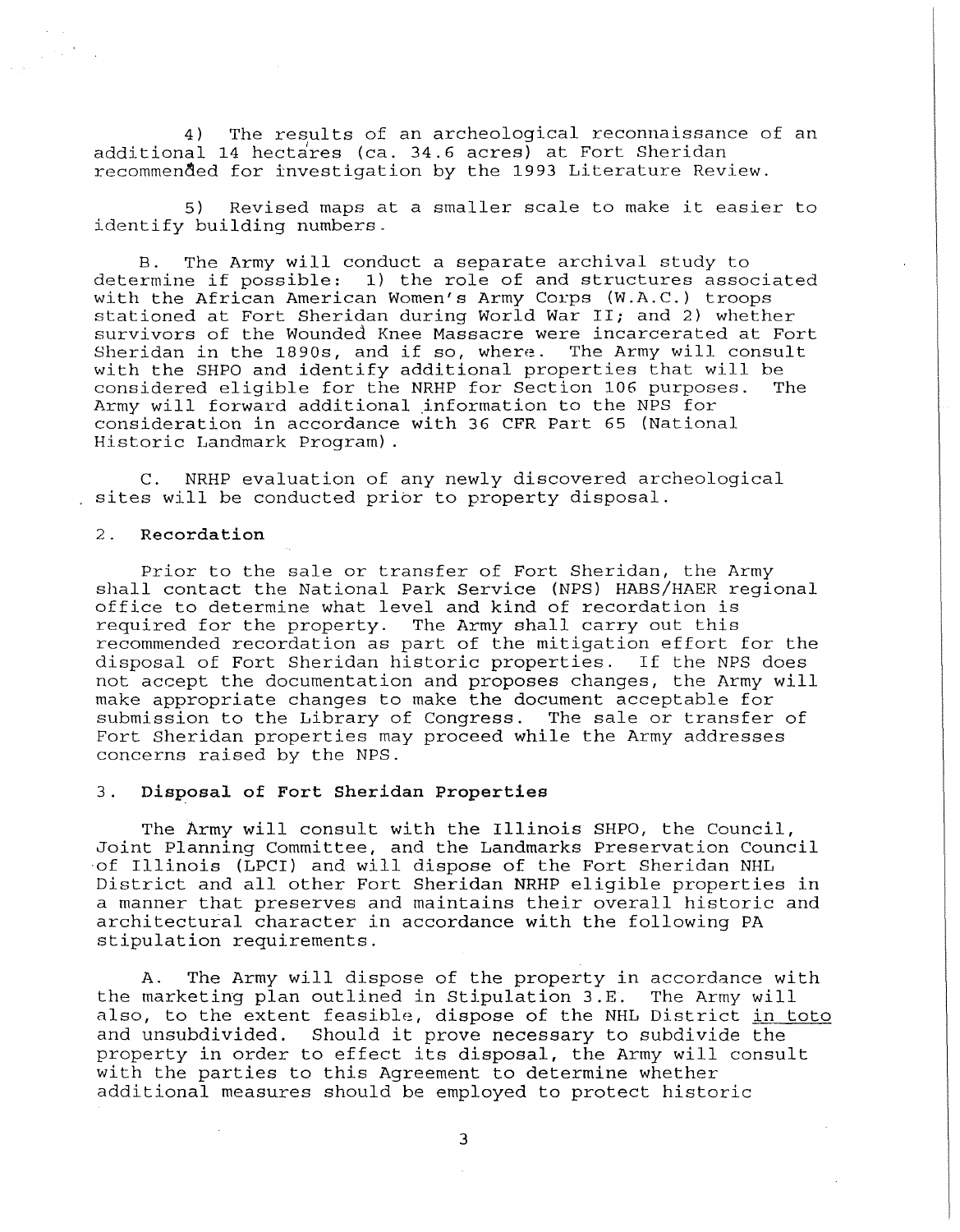properties. If, however, the sale of the property does not occur, the property will be marketed in accordance with the Federal Property and Administrative Services Act of 1949 (as amended) as implemented by 41 CFR 101.47.

B. The Army will continue to provide caretaker building maintenance, security, and fire protection pending the transfer, lease, or sale of historic properties at Fort Sheridan. These caretaker activities shall be conducted in accordance with Public Works Bulietin 420-10-08 (March 17, 1993), Facilities Operation, Maintenance, and Repair Guidance for Base Realignment and Closing Installations (and subsequent revisions).

C. Licenses and Leases

 $\epsilon = \epsilon_{\rm max}$ 

The Army shall include in any license, lease, or other similar transfer document, a requirement that the lessee will properly maintain and protect historic properties in accordance with their National Register status (Attachment B). Proposed alterations to leased historic properties will be the subject of consultation between the Lessee, the Army, the Illinois SHPO, and the Council.

D. Public Benefit Transfers/Title **XXIX** Conveyance

1) Public Benefit Transfers of historic properties through assignment to another Federal agency (as authorized in the Federal Property and Administrative Services Act of 1949, as amended (40 U.S.C. 471 et seq.)) will include appropriate preservation covenants that require the receiving Federal agency to be responsible for compliance with 36 CFR Part 800 with respect to maintaining and disposing of these properties.

2) If historic properties are transferred as part of an Economic Development Conveyance to a Local Redevelopment Authority (LRA) (as authorized in Title **XXIX** of the National Defense Authorization Act for 1994), that LRA, in lieu of the Army, will be responsible for marketing these properties in accordance with the procedures outlined in Stipulation E. If the LRA so desires, it can negotiate a new redevelopment mitigation plan with the Illinois SHPO and the Council concerning their use and treatment of the National Register or NHL properties located on said lands.

3) The Army will notify the SHPO and the Council in writing of each Federal agency or authority that has requested and has had property assigned to it pursuant to Stipulations D.1 or D. 2 above·.

4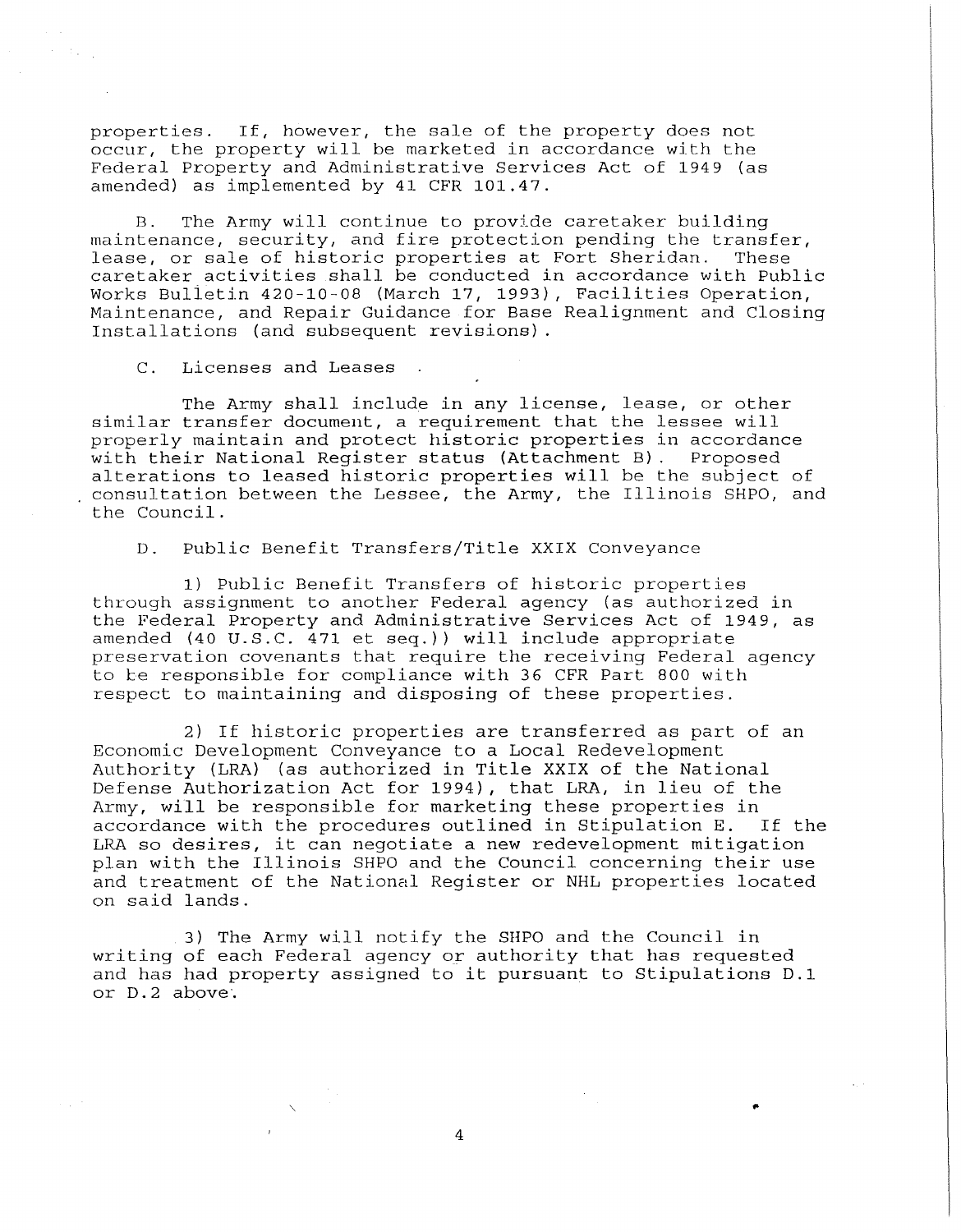## E. Negotiated and Public Sales

1) The Army will prepare a marketing plan, in consultation with the SHPO, for the NHL District and any other NRHP eligible properties located on Fort Sheridan. The marketing plan shall include the following elements:

- a. An information package about the property, including but not limited to:
- information on the property's cost;
- photographs of the property;
- a parcel map;
- information on the property's historic and architectural significance, identifying elements or characteristics of the property that should be given special consideration in planning;
- information on financial incentives for rehabilitation of historic structures;
- \* notification that the purchaser will be required to rehabilitate and maintain the property in accordance with the current edition of the Secretary of the Interior's Standards for Rehabilitation and Guidelines for Rehabilitating Historic Buildings (U.S. Department of the Interior, National Park Service) unless renegotiated with the Illinois SHPO;
- \* notification that it is the option of the Army to utilize either restrictive covenants (Attachment C and/or Attachment D) or conservation easements in the transfer document; and
- \* a requirement that all those offering to purchase the District or any portion thereof to include in their offerings a proposed development and management plan for the District, which shall meet the standards set forth in Attachment E. This plan will be reviewed in the context of the Joint Planning Committee Conceptual Land Use Plan (September 30, 1994) and any subsequent revisions. The Army will encourage offerers to prepare their development and management plans in consultation with the SHPO.
- b. A distribution list of potential purchasers or transferees;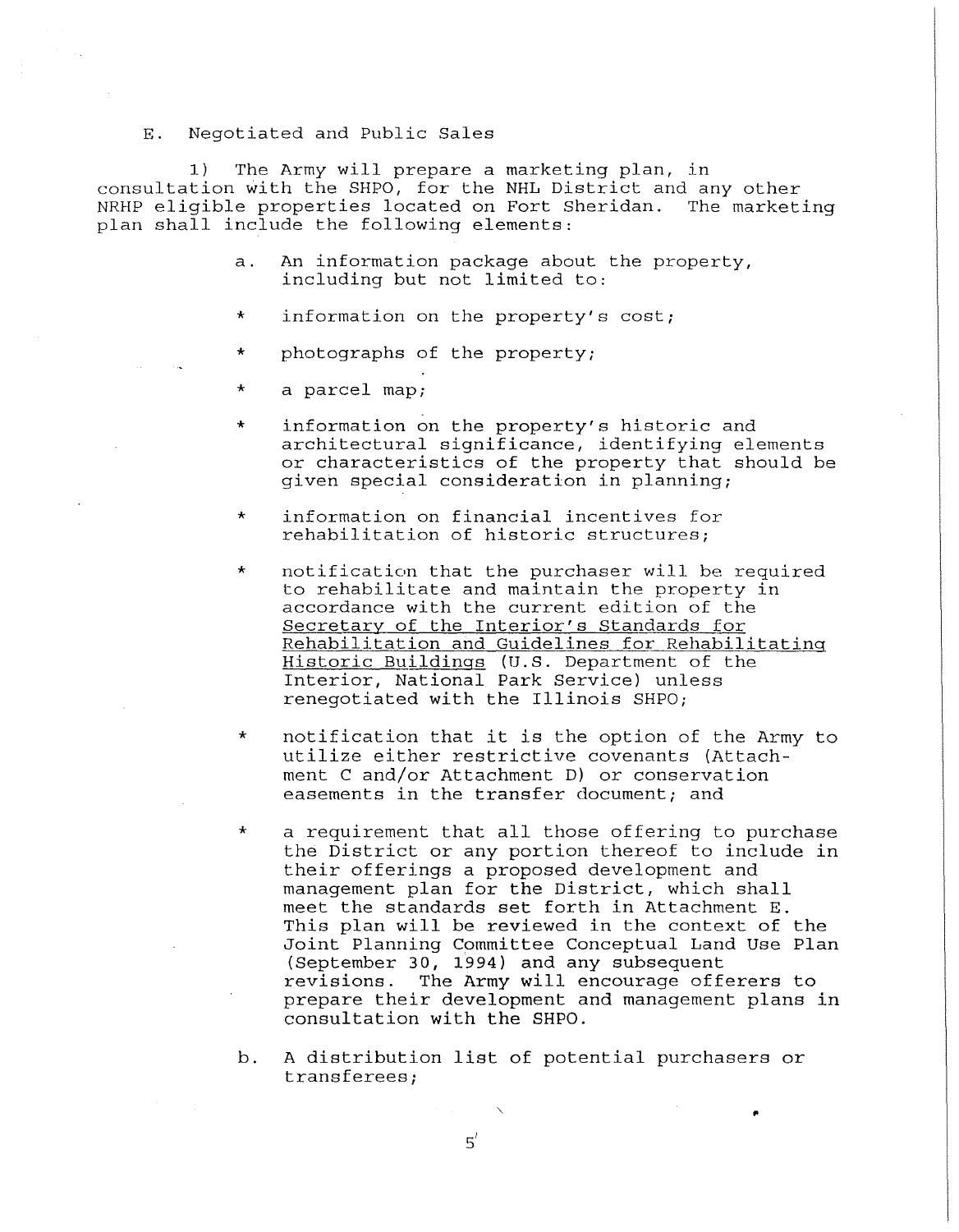c. An advertising plan and schedule; and

d. A schedule for receiving and reviewing offers.

2) The Army will afford the SHPO thirty (30) days to review the marketing plan. Should the SHPO not respond in writing within thirty (30) days, the Army will assume the SHPO concurs in the plan.

3) The Army will review all offers in consultation with the SHPO prior to acceptance.

a. The Army shall notify SHPO, JPC, LPCI, and the Council of its intent to negotiate with an offerer to obtain needed changes in the offerer's development and management plan. Following approval of the successful offerer's development and management plan prior to transfer of real property, the Army will notify the parties of how the provisions of the plan relate to historic properties.

b. The Army will ensure that all real property within the District is transferred subject to the recipient's formal agreement to implement the approved development and management plan; that the recipient's agreement is made a part of the instrument transferring the real property and is recorded in the real estate records of Lake County, Illinois; that the instrument transferring the property incorporate the covenant (Attachment C); and that the covenant is recorded in the real estate records of Lake County, State of Illinois.

4) The Army will ensure that the purchaser will be notified that all rehabilitation and maintenance for historic buildings must be carried out in accordance with the Secretary of the Interior's Standards for Rehabilitation and Guidelines for Rehabilitation of Historic Buildings (U.S. Department of the Interior, National Park Service, 1983, hereinafter "Standards")

5) If after three (3) months of good faith negotiations between the Army and the final bidder, the Army is unable to conclude an acceptable offer that conforms to the rehabilitation and maintenance requirements of the Standards for the entire property or individual parcels that contain historic properties, the Army will consult with the parties to this agreement to modify the preservation covenant to facilitate sale of the entire property or individual parcels **within** established disposal timelines. The consultation shall be limited to modifying only those portions of the preservation convenant for which there is disagreement between the final bidder(s) and the Army.

### 4. **Coordination With Other Property Owners**

a) The Army will maintain coordination with the Navy concerning treatment of historic properties located near lands

'~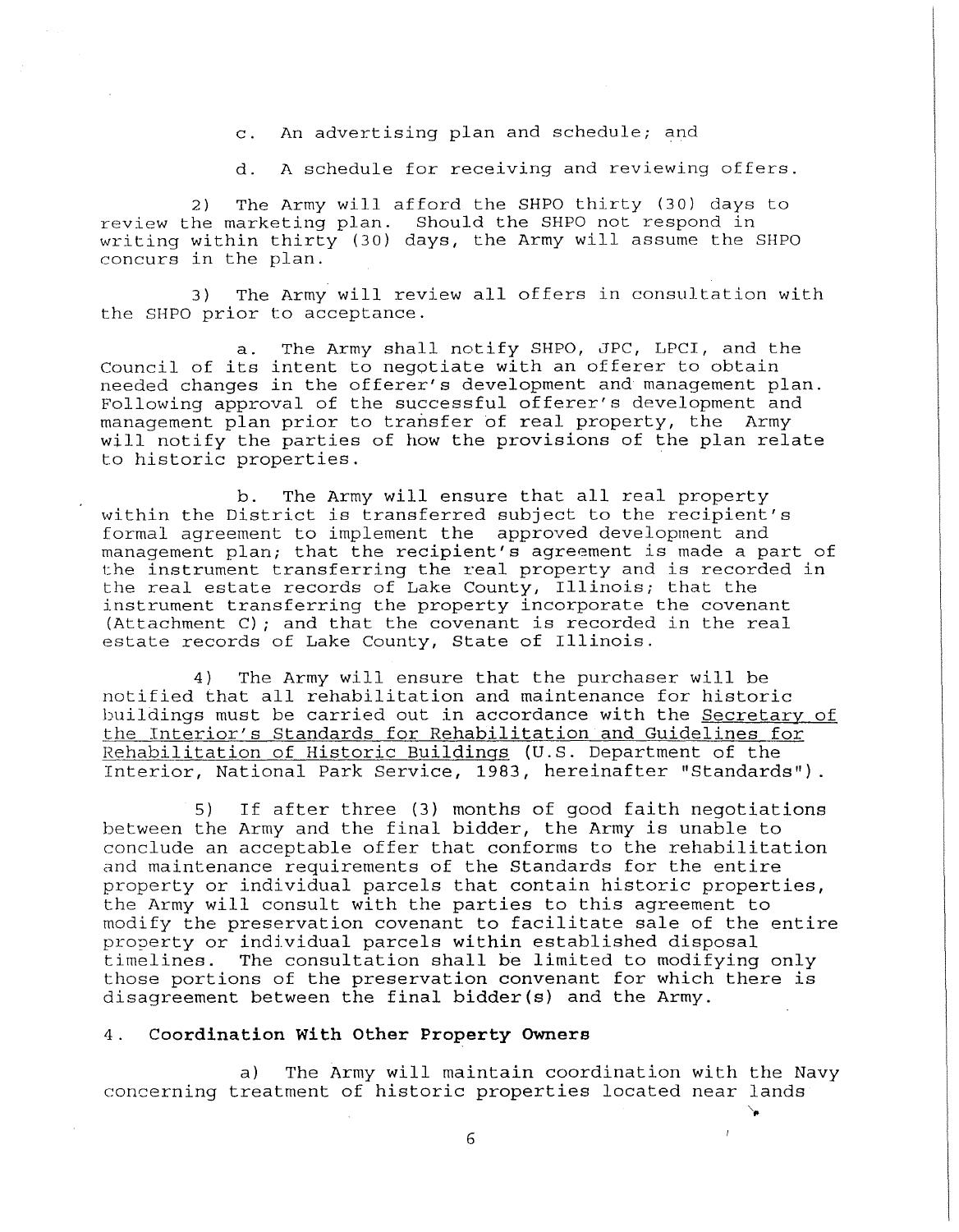now under Navy jurisdiction. The Army will also keep the Navy informed about the status of property transfers.

b) The Army shall ensure that the Fort Sheridan cemetery is protected and preserved as a contributing element of the NHL. In the event that the Army transfers the cemetery to another entity, the transfer document will include appropriate preservation covenants (Attachment C) requiring the continued protection and preservation of the cemetery as part of the NHL. The Army will notify the SHPO and Council in writing of such a transfer within 30 days of its occurrence.

### 5. **Environmental Remediation**

A. If the Army determines that a property poses an imminent threat to health and safety and requires immediate response due to contamination by hazardous, toxic, and radiological (HTR) substances, the Army may request the comments of the Illinois SHPO and the Council within a seven-day period, similar to the procedures set forth in 36 CFR Section 800.12(b).

B. The Army shall notify the Council of discussions with the Illinois SHPO regarding the development of remediation plans for properties not posing an immediate threat to health and safety. The Army shall request an amendment to the PA if it is determined that implementation of the remediation plan requires the demolition or major alteration of historic properties which are contributing buildings within the NHL or determined eligible for listing on the National Register.

#### 6. **Dispute Resolution**

A. Should the Illinois SHPO or Council object within thirty (3G) days to any plans or other documents provided by the Army or others for review pursuant to this agreement, or to any actions proposed or initiated by the Army that may pertain to the terms of this agreement, the Army shall consult with the objecting party to resolve the objection. If the Army determines that the objection cannot be resolved, the Army shall forward all<br>documentation relevant to the dispute to the Council. Within documentation relevant to the dispute to the Council. thirty (30) days after receipt of all pertinent documentation, the Council will either:

1) provide the Army with recommendations, which the Army will take into account in reaching a final decision regarding the dispute; or

2) notify the Army that it will comment pursuant to 36 CFR Part 800.6(b), and proceed to comment. **Any** Council comment provided in response to such a request will be taken into account by the Army **in** accordance with 36 CFR Part 800.6(c) (2) with reference to the subject of the dispute.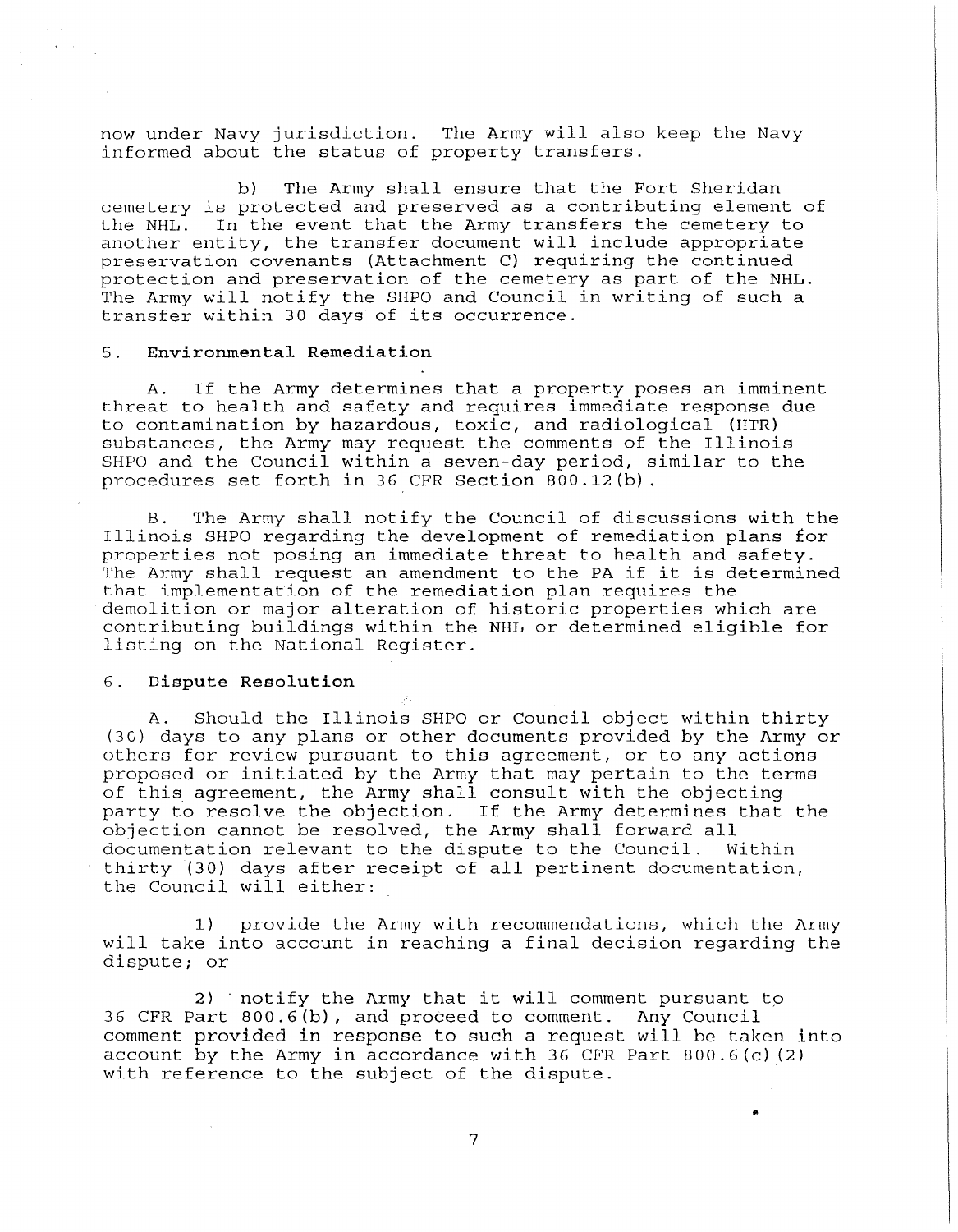B. Any recommendation or comment provided by the Council pursuant to Stipulation 5(A) will pertain only to the subject of the dispute; the Army's responsibility to carry out all actions under this agreement that are not the subjects of the dispute will remain unchanged.

C. At any time during implementation of the measures stipulated in this agreement, should an objection to any such measure or its manner of implementation be raised by interested persons, the Army shall take the objection into account and consult as needed with the objecting party, the SHPO, and the Council to attempt to resolve the objection.

### 7. **Amendments**

A. The Army, Illinois SHPO, and/or Council may request that this PA be revised, whereby the parties will consult in accordance with 36 CFR Part 800.13 to consider such revision.

If it is determined that revisions are necessary, the parties shall consult pursuant to 36 CFR Part 800.5 (e) (5) to make such revisions. The Army will prepare the language for any proposed revisions and submit it to the other parties for review. Reviewing parties must comment on or signify their acceptance of the proposed changes to the PA within 30 days of receipt of the Army submission.

#### 8. **Status Reports**

In January and July of each year, until excess Fort Sheridan properties have been transferred from Army control in accordance with the terms of this agreement, the Army will provide status reports to the Council and Illinois SHPO to review implementation of the terms of this agreement and determine whether amendments are needed. If amendments are needed, the parties to this If amendments are needed, the parties to this agreement will consult in accordance with Stipulation 7 of this agreement to make such revisions.

## 9. **Public Participation**

The LPCI will, under the terms of this Agreement, voluntarily supply interested parties on a bi-monthly basis with information concerning actions that affect the Fort Sheridan NHL and National Register eligible properties.

# 10. **Termination of Agreement**

The Army, Illinois SHPO, and/or Council may terminate this PA by providing thirty (30) days notice to the other parties, providing that the parties will consult during the period prior to termination to seek agreement on amendments or other actions that would avoid termination. In the event of termination, the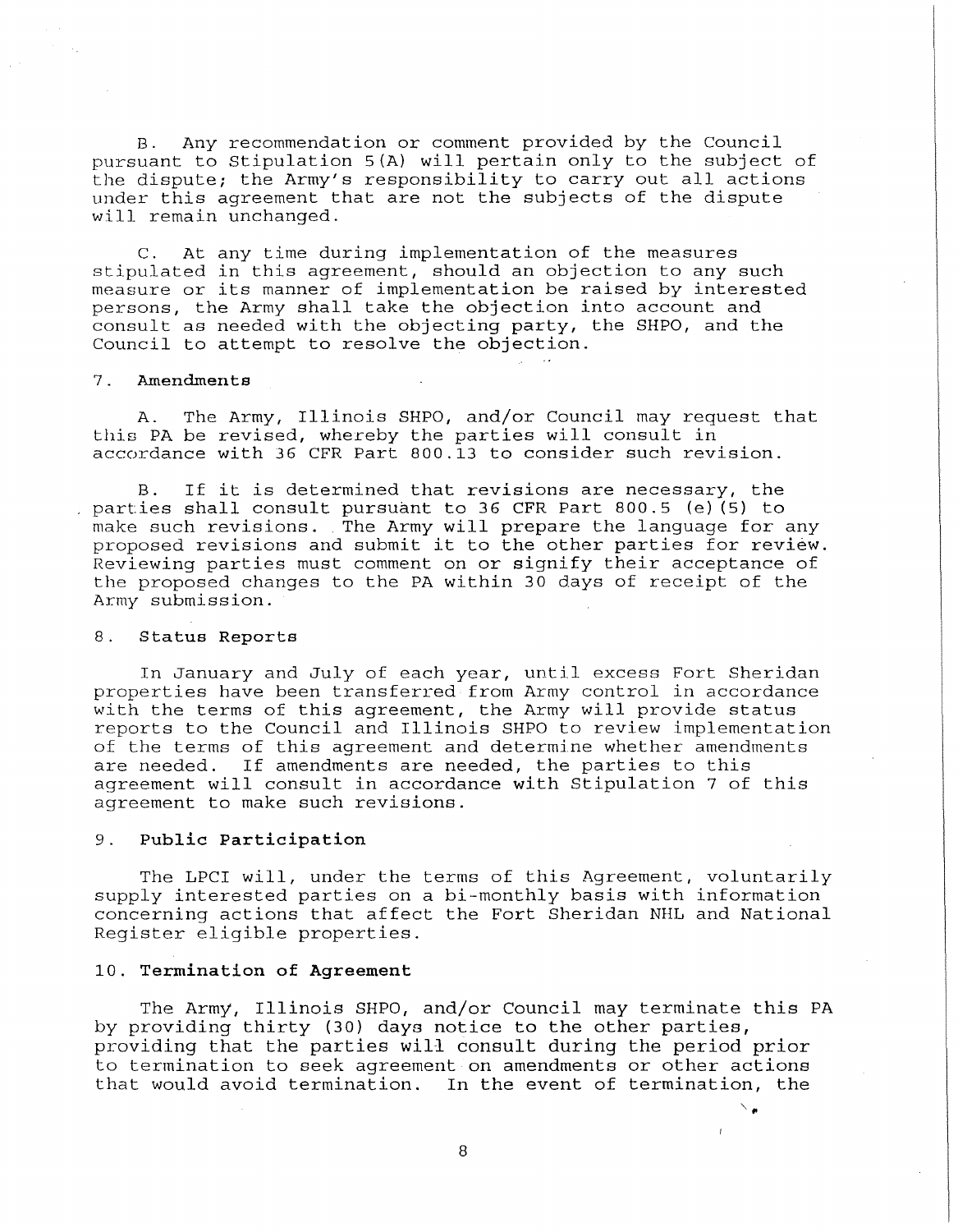Army will comply with 36 CFR § 800.4 through 800.6 with regard to individual undertakings covered by this PA.

Execution and implementation of this PA evidences that the Army has afforded the Council a reasonable opportunity to comment on the transfer of Fort Sheridan, and that the Army has taken into account the effects of the undertaking on historic properties.

**DEPARTMENT OF THE ARMY** 

 $B$   $B$   $C$   $D$   $D$   $C$   $D$   $D$   $D$   $D$   $D$   $D$   $E$   $E$   $D$   $D$   $E$   $E$   $D$   $D$   $E$   $E$   $E$   $D$ 

 $Maj$  General,  $U J x$ Assistant Chief of Staff for Installation Management

**ILLINOIS STATE HISTORIC PRESERVATION OFFICER** 

By: William C. Ahide PRESERVATION<br>By: William C. Ahide<br>State Historic Preservation Officer

Date:  $6/6/95$ 

**ADVISORY COUNCIL ON HISTORIC PRESERVATION**  $By:$  Robert K. Buch By: Rata M. Duch Date:  $1/(7/1)$ 

9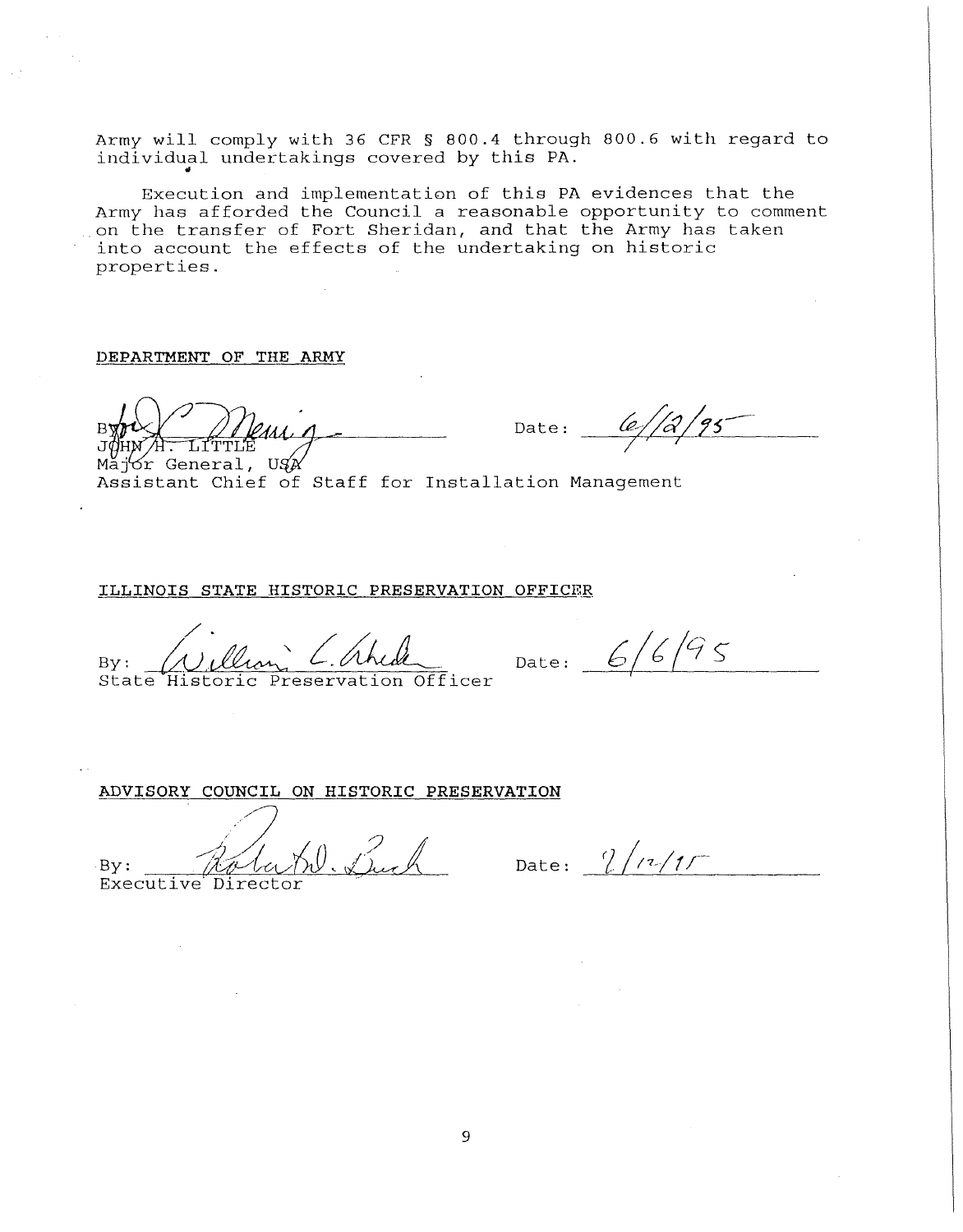Concur:

# FORT SHERIDAN JOINT PLANNING COMMITTEE

lera En Vere By:  $By:$ L 1. Se  $By:$ ke  $\mathbf{r}$  $Bv:$ County of Lake

1995 Date: May Date:

Date:  $\epsilon$  $Date:$ 

# LANDMARKS PRESERVATION COUNCIL OF ILLINOIS

By: Marcy d'Adgner  $\overline{\phantom{a}}$ 

Date: May 10, 1995

## DEPARTMENT OF THE NAVY

 $By:$ 

Date: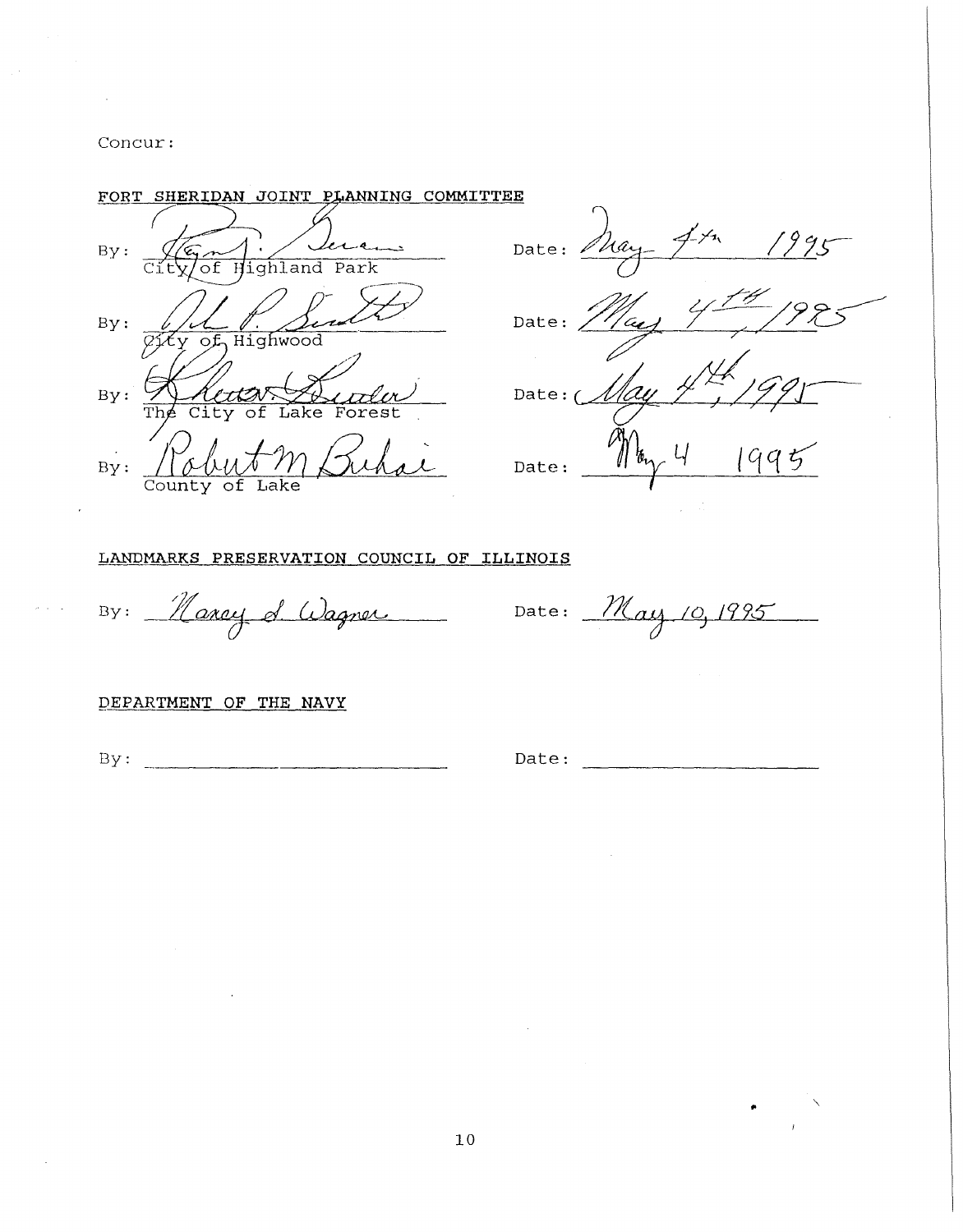# ATTACHMENT A:

# MAP OF FORT SHERIDAN, LOCATION OF NATIONAL HISTORIC LANDMARK, AND NATIONAL REGISTER-ELIGIBLE STRUCTURES

 $\ddot{\phantom{a}}$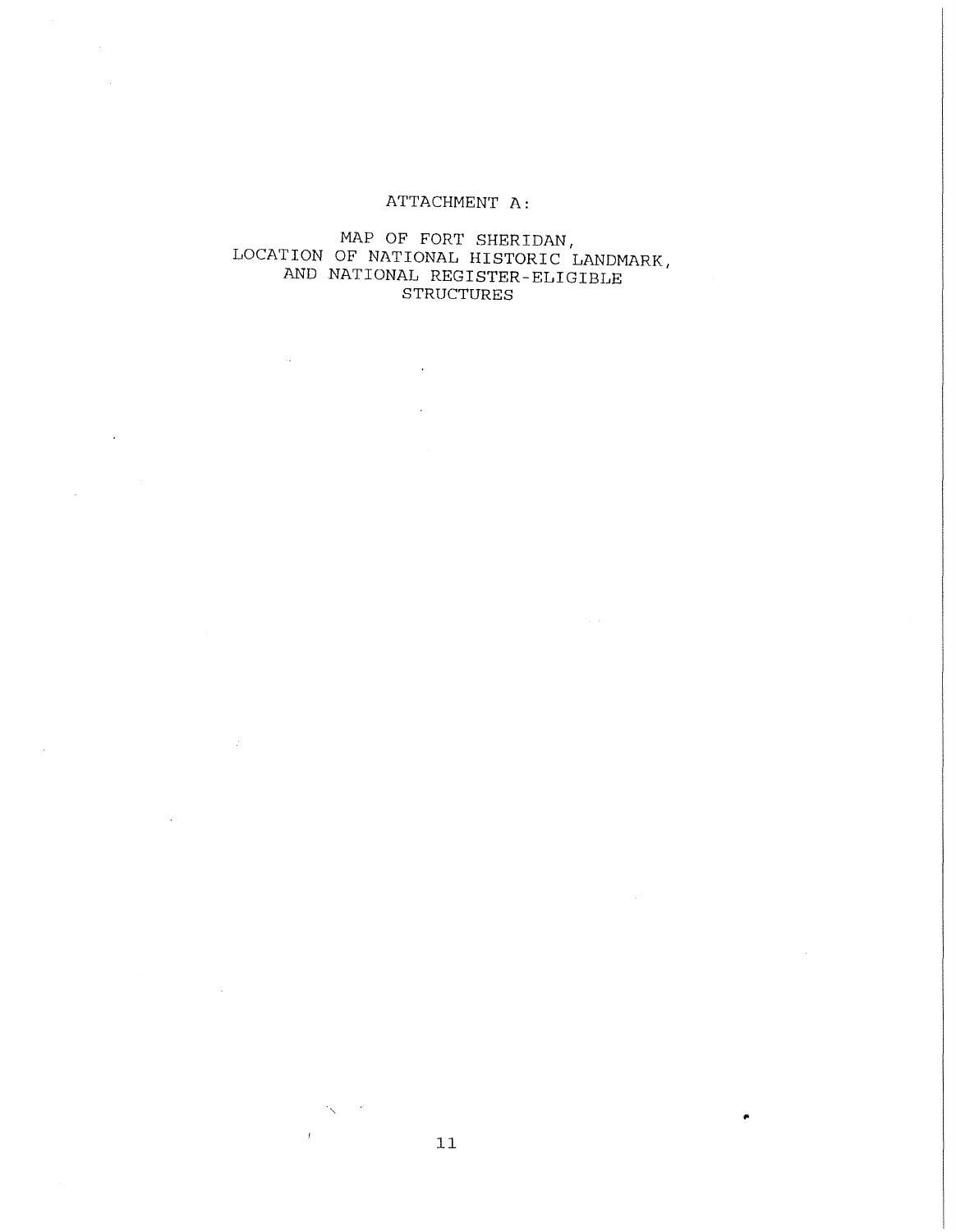

 $\sqrt{N}$ 

 $\mathcal{L}_{\mathcal{L}}$ 

 $\frac{1}{2}$ 

Contributing Buildings within the National Historic Landmark District

pool Buildings deemed eligible for Individual Inclusion in National Register of Historic Places

22 Buildings deemed eligible for proposed National Register of Historic Places historic district

Buildings deemed ineligible for National Historic Landmark District or National Register of Historic Places (i.e. non-contributing)

■ National Historic Landmark District Boundary

 $-121$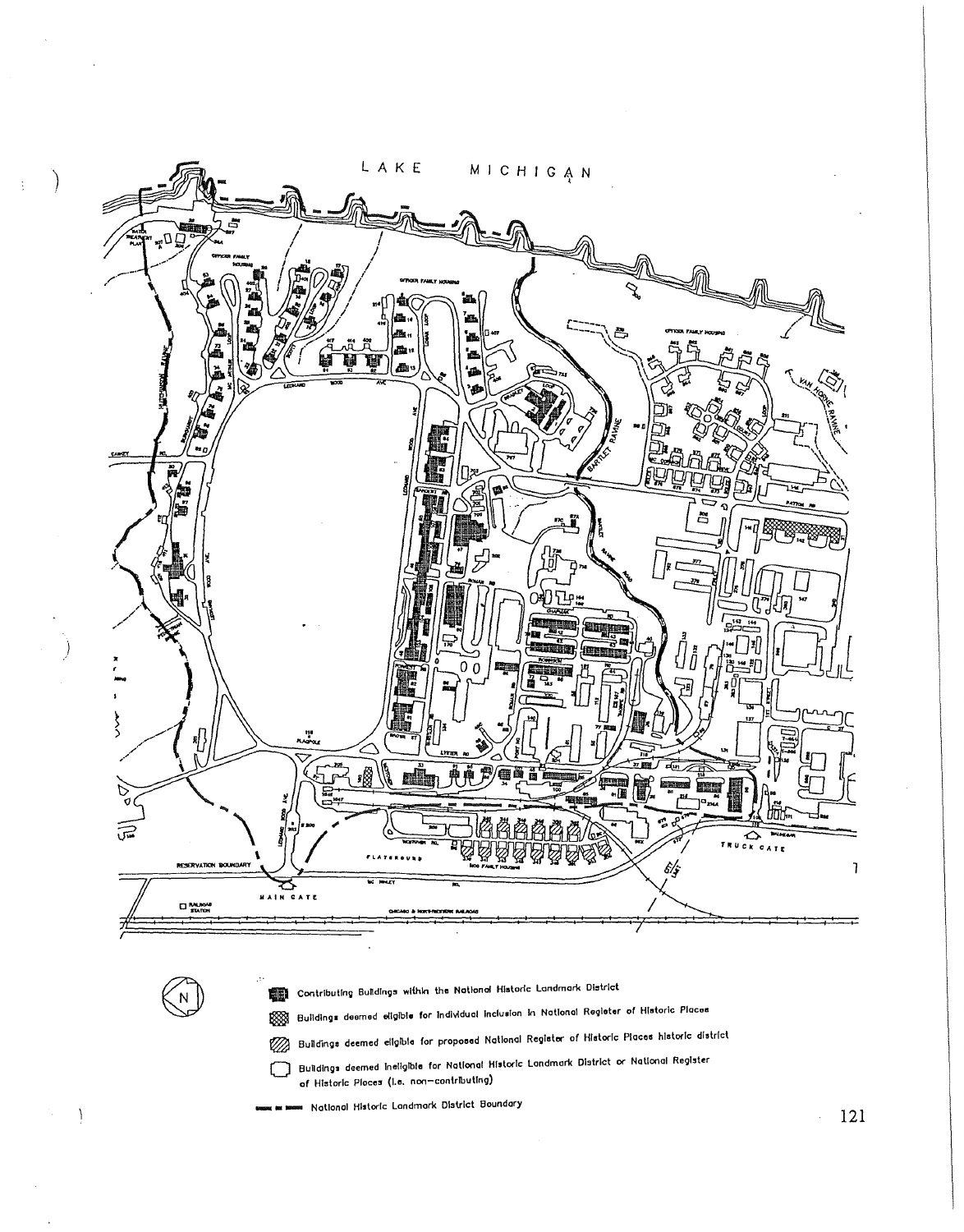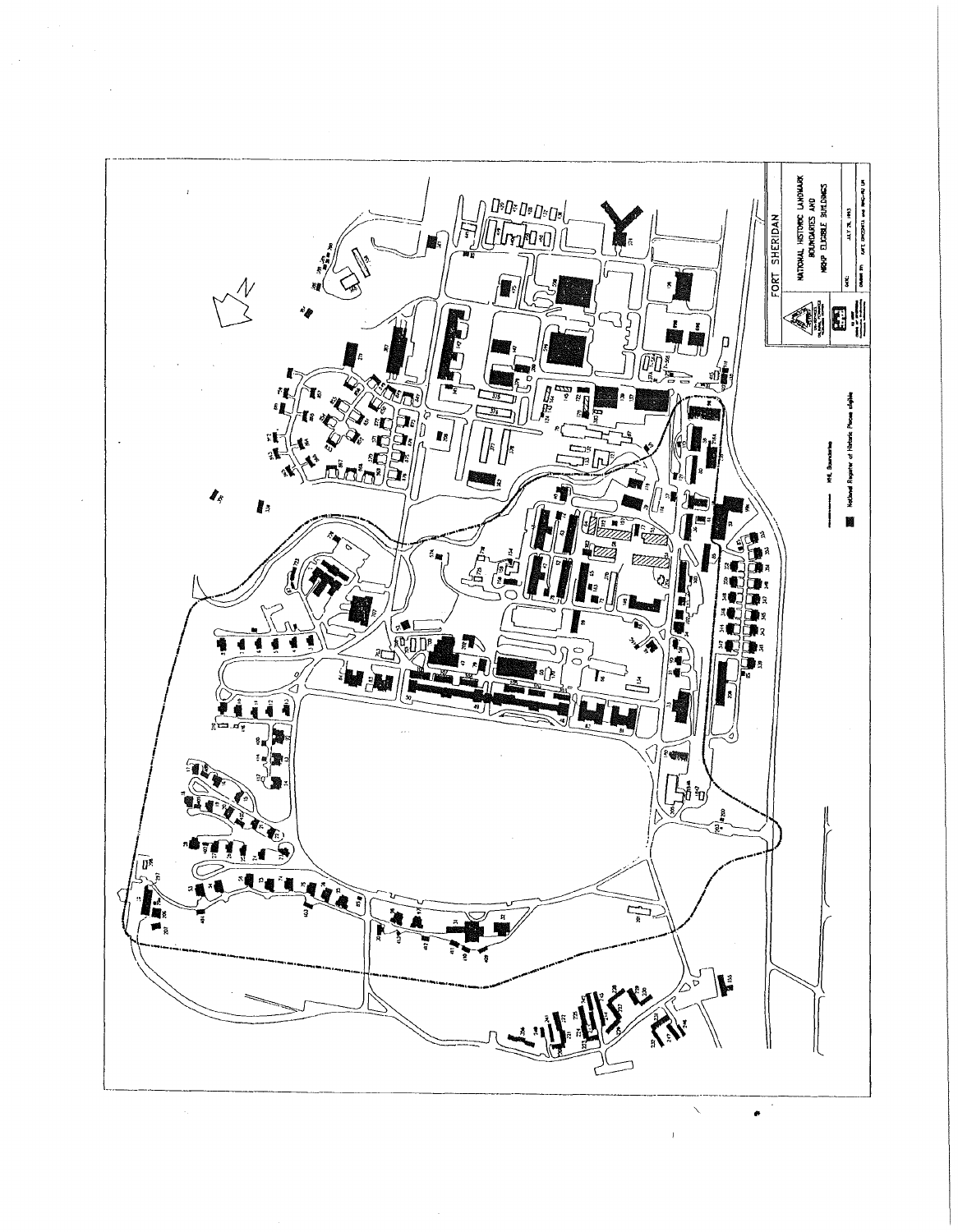## ATTACHMENT B: LEASE AGREEMENT

Building number(s) xxx are [eligible for/on] the National Register of Historic Places. These buildings will be maintained by the Lessee in accordance with the Secretary of the Interior's Standards for Rehabilitation and Guidelines for Rehabilitating Historic Buildings (U. S. Department of the Interior, National Park Service 1992) [Secretary's Standards]. Lessee will notify the Army and State Historic Preservation Officer (SHPO) of any proposed rehabilitations, structural or landscape alterations to this/these buildings(s) prior to undertaking said rehabilitations/alterations. Any approved rehabilitations, structural or landscape alterations to this/these building(s) must adhere to the Secretary's Standards. If the Lessee does not receive a written objection from the Army or SHPO within 30 days, the Lessee may proceed with the proposed rehabilitations or alterations.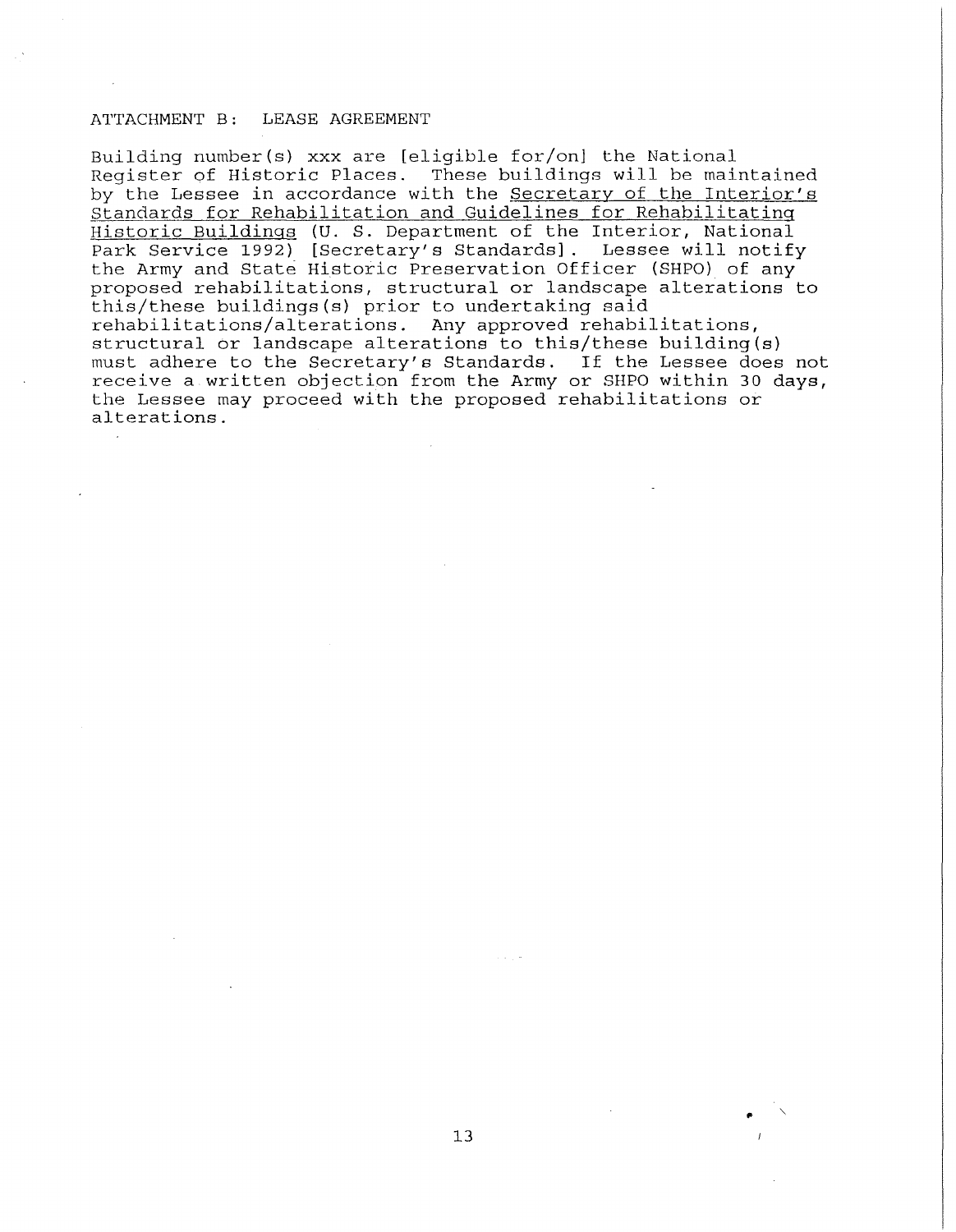### ATTACHMENT C: STANDARD ARCHITECTURAL PRESERVATION COVENANT

 $\mathcal{F}_{\text{in}}$  .

1. In consideration of the conveyance of certain real property, hereinafter referred to as (name of property), located in the County of Lake, State of Illinois, which is more fully described as: ( Insert legal description.) , (Name of property recipient) hereby covenants on behalf of (himself/herself/itself/), (his,her,its) heirs, successors, and assigns at all times to the Department of the Army and the Illinois State Historic Preservation Officer to preserve and maintain (name of property) in accordance with the recommended approaches in the Secretary of the Interior's Standards for Rehabilitation and Guidelines for Rehabilitating Historic BuiLdings (National Park Service, 1983) in order to preserve and enhance those qualities that make (name of property) eligible for inclusion in the National Register of Historic Places.

2. No exterior construction, alteration, remodeling or other modification to structures or setting shall be undertaken or permitted to be undertaken on (name of property} without the express prior written permission of the Illinois State Historic Preservation Officer if not already approved in the management plan.

3. The Illinois State Historic Preservation Officer shall be permitted at all reasonable times to inspect (name of property) in order to ascertain if the above conditions are met.

4. In the event of a violation of this covenant, and in addition to any remedy now or hereafter provided by law, the Illinois State Historic Preservation Officer may, following reasonable notice to (name of recipient), institute suit to enjoin said violation or to require the restoration of (name of property). The successful party shall be entitled to recover all costs or expenses incurred in connection with such a suit, including all court costs and attorney's fees.

5. (Name of recipient) agrees that the Illinois State Historic Preservation Officer may at its discretion, without prior notice to (name of recipient), convey and assign all or part of its rights and responsibilities contained herein to a third party.

6. This covenant is binding on (name of recipient), (his/her/ its) heirs, successors, and assigns in perpetuity, unless waived by the Illinois SHPO. Restrictions, stipulations, and covenants contained herein shall be inserted by (name of recipient) verbatim or by express reference in any deed or other legal instrument by which (he/she/it) divests (himself/herself/ itself) of either the fee simple title or any other lesser estate in (name of property) or any part thereof.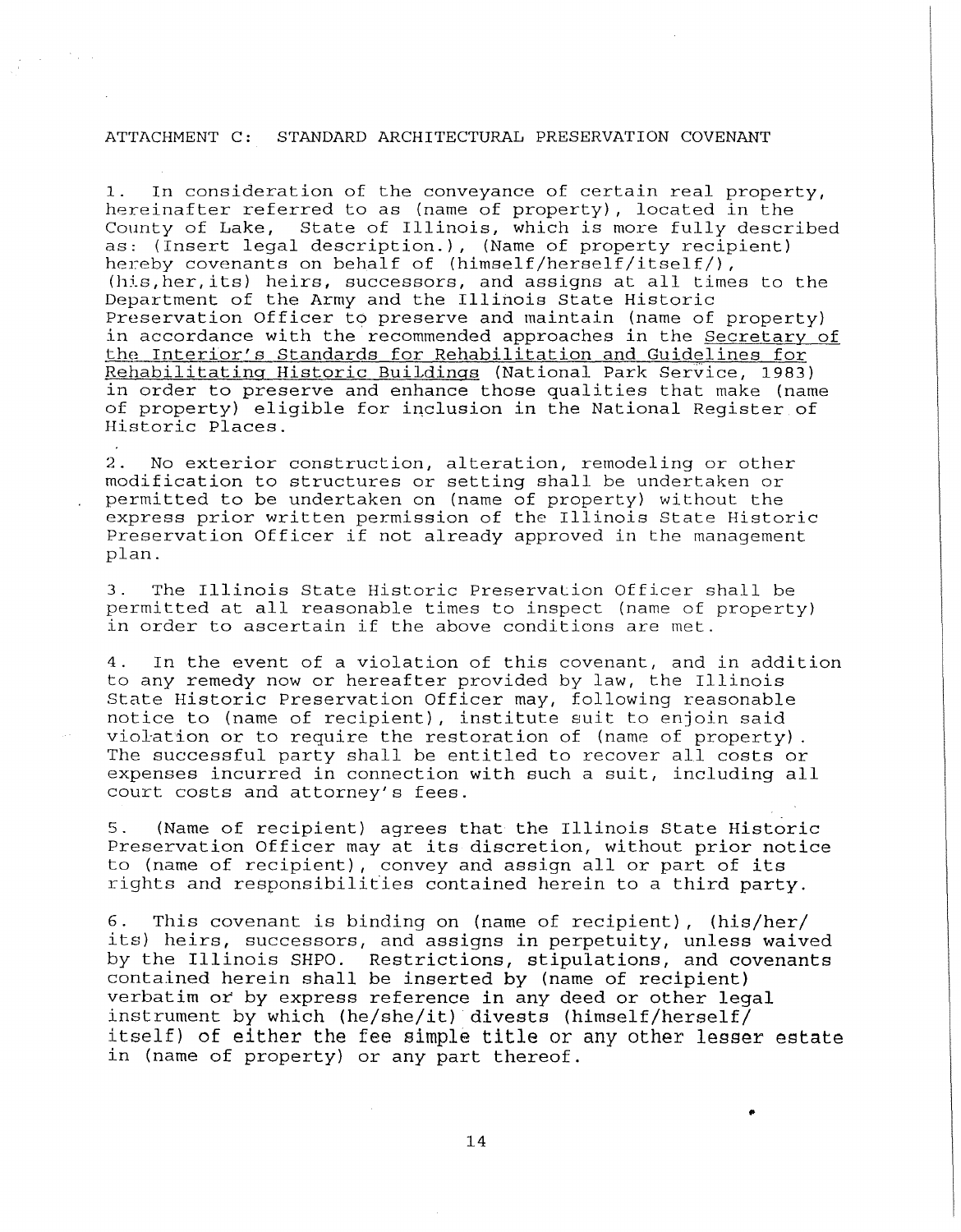7. The failure of the Illinois State Historic Preservation Officer to exercise any right or remedy granted under this instrument shall not have the effect of waiving or limiting the exercise of any other right or remedy or the use of such right or remedy at any other time.

The covenant shall be a binding servitude upon (name of property) and shall be deemed to run with the land. Execution of this covenant shall constitute conclusive evidence that (name of recipient) agrees to be bound by the foregoing conditions and restrictions and to perform to obligations herein set forth.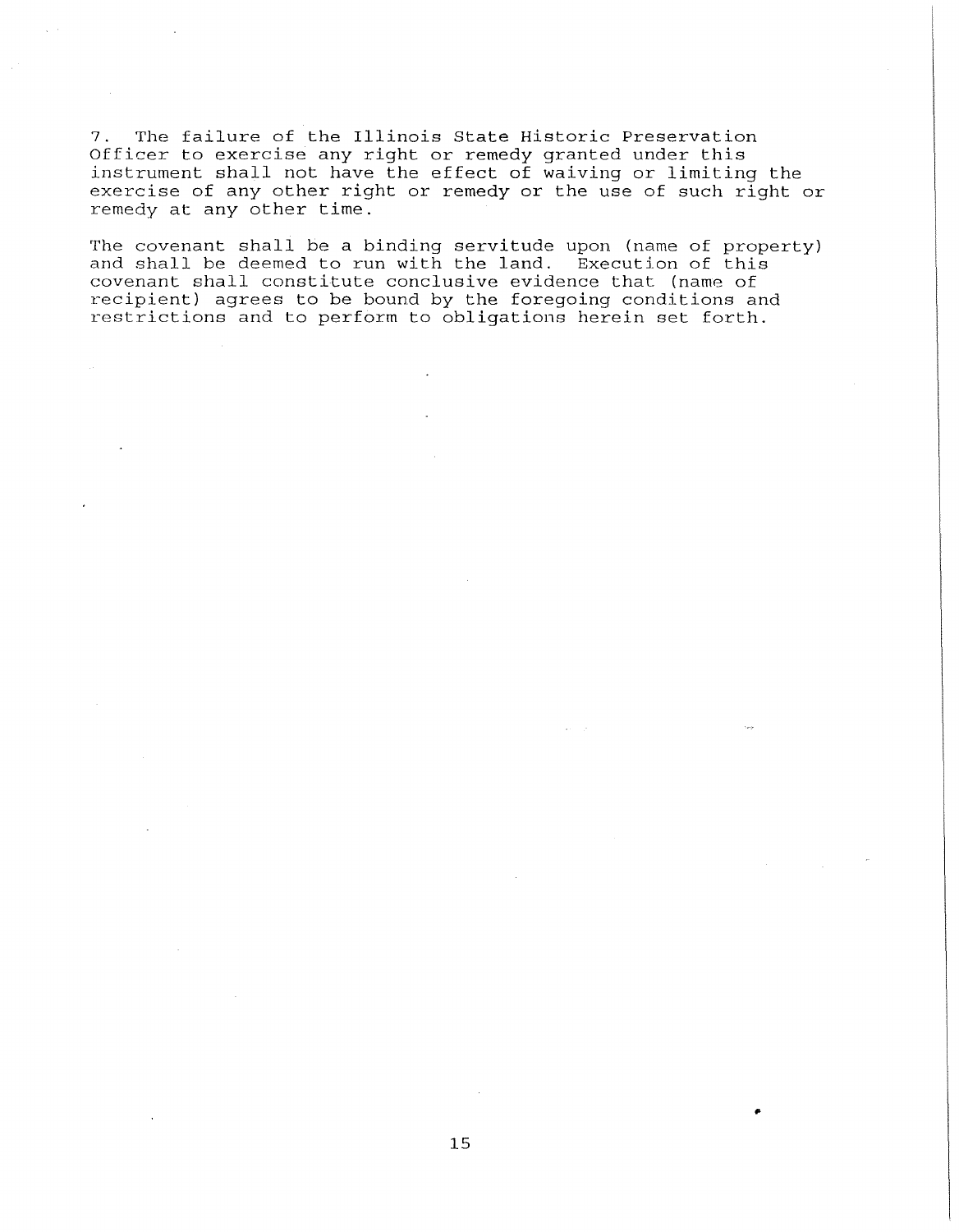### ATTACHMENT D: ARCHAEOLOGICAL PRESERVATION COVENANT

In consideration of the conveyance of certain real property, hereinafter referred to as the [parcel designation] located in the County of [name], State of Illinois, which is more fully<br>described as: [Insert legal description], [name of property [Insert legal description], [name of property recipient] hereby covenants on behalf of [himself/herself/ itself], [his/her/its] heirs, successors, and assigns at all<br>times the United States Department of the Army and the Ill the United States Department of the Army and the Illinois State Historic Preservation Officer to protect archaeological resources by carrying out measures as follows:

1. No disturbance of the ground surface or any other thing shall be undertaken or permitted to be undertaken on any archaeological site determined by the Illinois State Historic Preservation Officer to be eligible for inclusion in the National Register of Historic Places which would affect the physical integrity of such site without the express prior written permission of the Illinois State Historic Preservation Officer,<br>signed by a fully authorized representative thereof. Should the signed by a fully authorized representative thereof. Illinois State Historic Preservation Officer require, as a condition of the granting of such permission, that the [name of recipient] conduct archaeological data recovery operations or other activities designed to mitigate the adverse effect of the proposed activity on the archaeological site, the [name of recipient] shall at [his/her/its] own expense conduct such activities in accordance with the Secretary of the Interior's Standards and Guidelines for Archaeological Documentation (48 FR 44734-37) and such standards and guidelines as the Illinois State Historic Preservation Officer may specify, including but not limited to standards and guidelines for research design, conduct of field work, conduct of analysis, preparation an dissemination of reports, disposition of artifacts and other materials, consultation with Native American or other organizations, and reinterment of human remains.

2. [Name of recipient] shall make every reasonable effort to prohibit any person from vandalizing or otherwise disturbing any archaeological site determined by the Illinois State Historic Preservation Officer to be eligible for inclusion in the National Register of Historic Places.

3. The Illinois State Historic Preservation Officer shall be permitted at all reasonable times to inspect [parcel designation) in order to ascertain if the above conditions are being observed.

4. In the event of a violation of this covenant, and in addition to any remedy now or hereafter provided by law, the Illinois State Historic Preservation Officer may, following reasonable notice to [name of recipient), institute suit to enjoin said violation or to require the restoration of any archaeological site affected by such violation. The successful are all of the succession. The succession<br>party shall be entitled to recover all costs or expenses incurred

 $\overline{I}$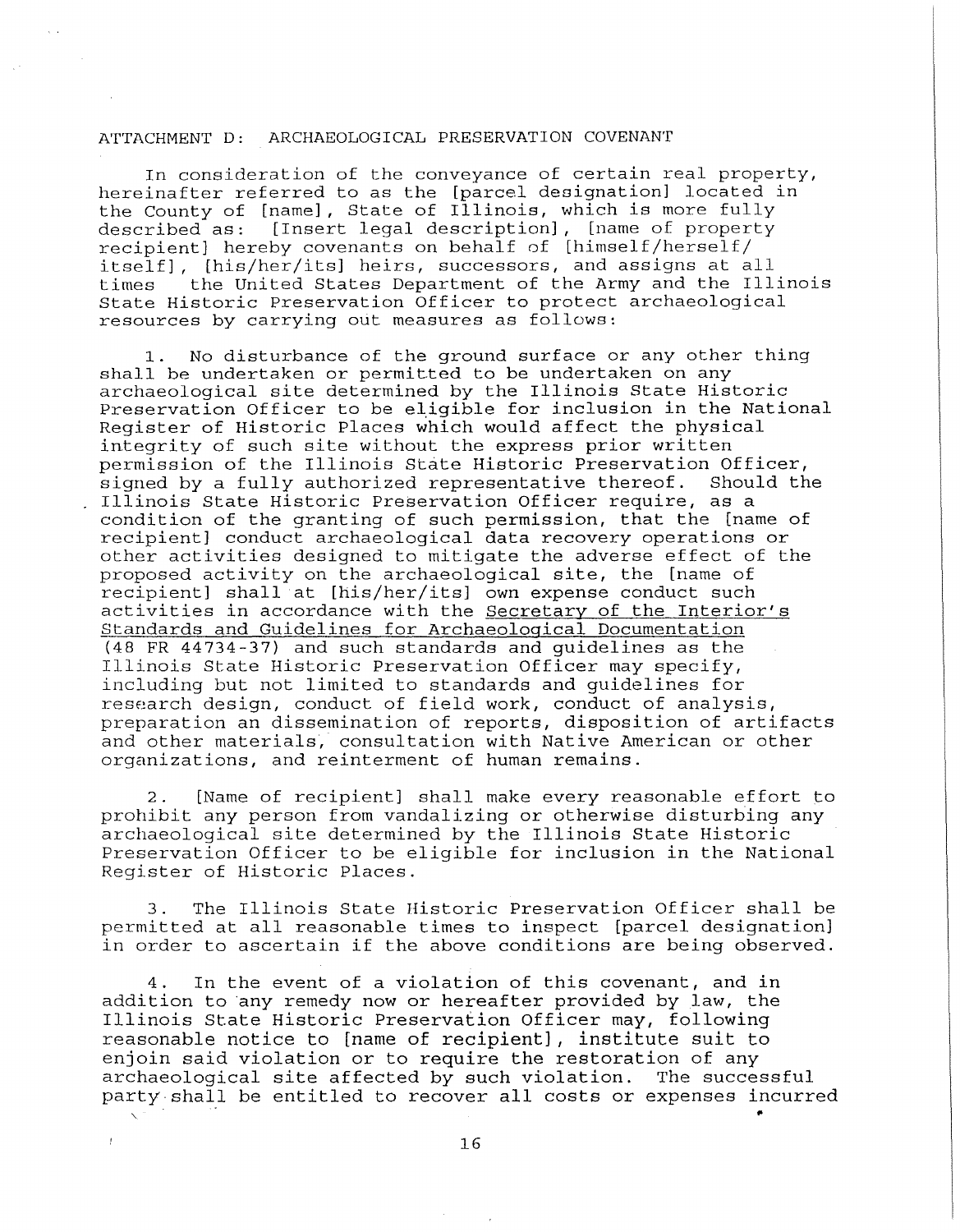in connection with such suit, including all court costs and attorney's fees.

5. [Name of recipient] agrees that the Illinois State Historic Preservation Officer may at his discretion, without prior notice to [name of recipient], convey and assign all or part of its rights and responsibilities contained herein to a third party.

6. This covenant is binding on [name of recipient], [his/her/its] heirs, successors, and assigns in perpetuity. Restrictions, stipulations, and covenants contained herein shall be inserted by name of recipient] verbatim or by express reference in any deed or other legal instrument by which [he/she/it] divests [himself/herself/itself] of either the fee simple title or any other lesser estate in [parcel designation] or any part thereof.

7. The failure of the Illinois State Historic Preservation Officer to exercise any right or remedy granted under this instrument shall not have·the effect of waiving or limiting the exercise of any other right or remedy or the use of such right or remedy at any other time.

The covenant shall be a binding servitude upon the real property that includes the [parcel designation] and shall be deemed to run with the land. Execution of this covenant shall constitute conclusive evidence that [name of recipient] agrees to be bound by the foregoing conditions and restrictions and to perform to obligations herein set forth.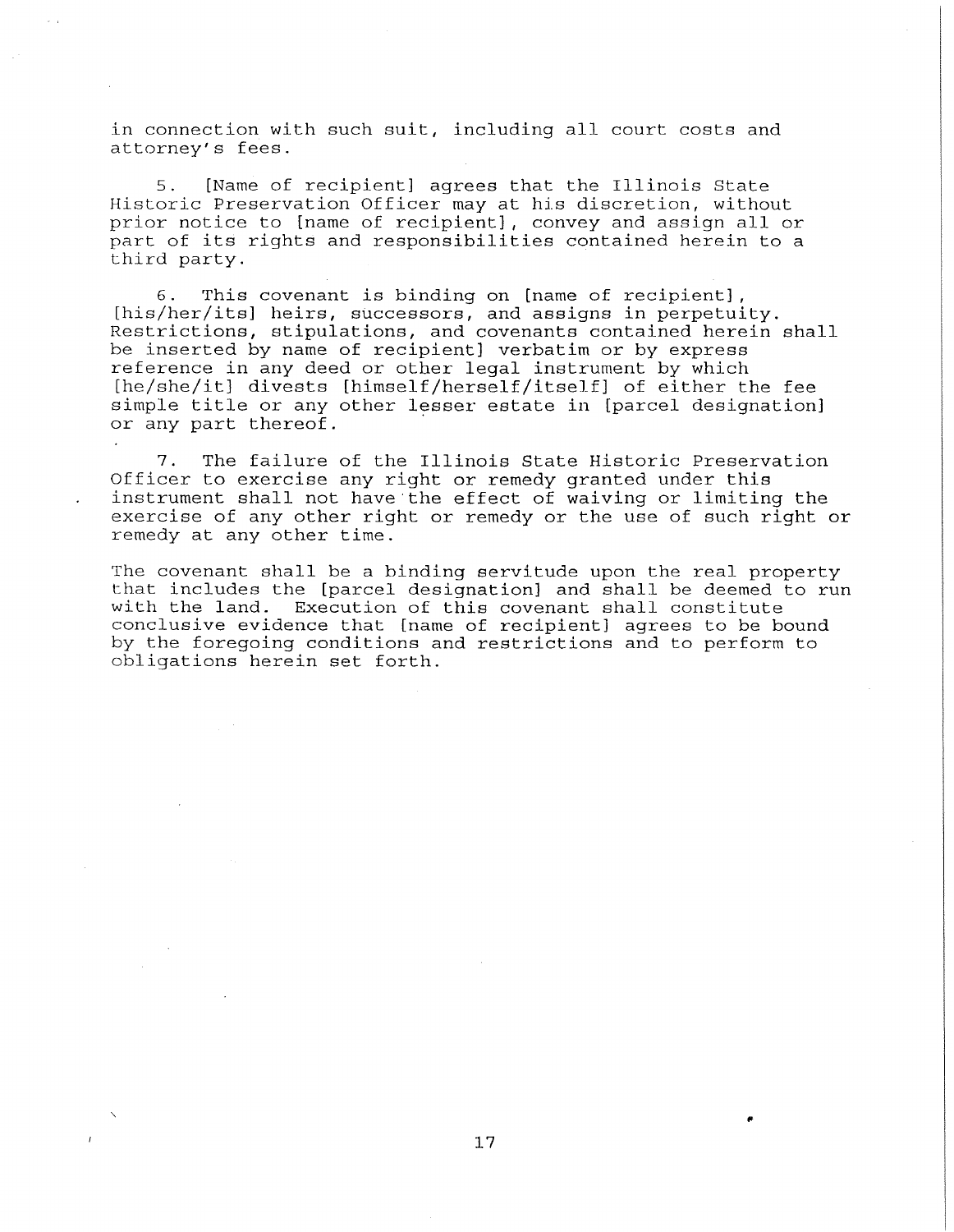## l\TTACHMENT E: STANDARDS FOR DEVELOPMENT AND MANAGEMENT PLAN

The development and management plan for the Fort Sheridan Historic District or any part thereof, and any other National Register listed or eligible properties including subsequently defined districts must meet the following standards:

I. It must promote the preservation of the significant characteristics of the District(s) as a whole; accordingly;

A. it must address development and management of the entirety of the District(s), or if it is a plan for a portion. of a District, it must relate development and management of that portion to that of the entire District, regardless of ownership; and

B. it must reflect an understanding of the historical, architectural, and landscape characteristics that make the District(s) eligible for inclusion in the National Register of . Historic Places and that contribute to its character.

II. It must provide for all rehabilitation and maintenance of buildings, structures, and designed landscape elements to be performed in accordance with the.recommended approaches in the performed in accordance with the recommended approaches in the Rehabilitation and Guidelines for Rehabilitating Historic Buildings (National Park Service.

III. It must fully justify the demolition of any building or structure whose demolition is proposed.

IV. It must provide for all new construction to be performed in accordance with the recommended approaches in the Secretary of the Interior's Standards for Rehabilitation and Guidelines for Rehabilitation Historic Buildings (National Park Service, 1983).

V. It must minimize, and fully justify, any new construction or alteration of landscapes that will alter the view from any existing building or structure.

VI. If it involves use of the Parade Ground, it must provide for the Parade Ground to be maintained as landscaped open space that retains its historical character.